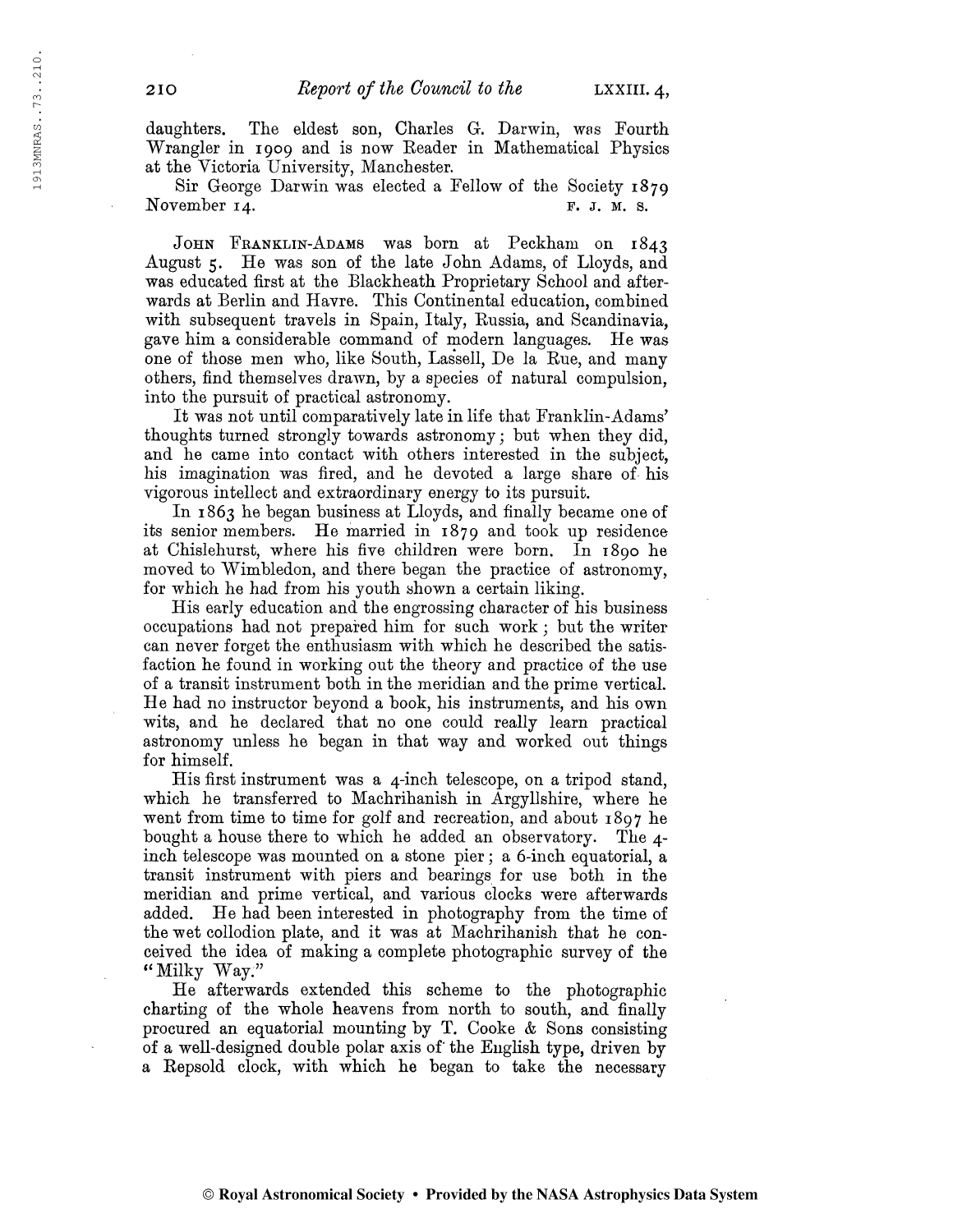photographs. This admirable mounting carried two triple photographic lenses by T. Cooke  $\&$  Sons, of 6 inches and 10 inches diameter. A full description of these will be found in the *Monthly* Notices for May 1904.

In 1900 Franklin-Adams went with an observing party from the Eoyal Observatory, Edinburgh, under Professor Copeland, to Santa Pola, Spain, for the Total Solar Eclipse on May 28 of that year, which was successfully observed.

In 1902 Mr. Adams became very ill and was advised to make a journey to the Cape of Good Hope. somewhat incongruous double purpose of curing the rheumatism and neuritis from which he suffered, and of photographing the southern heavens. He occupied rooms near the Royal Observatory during one half of each month, and during the other half of the month, when moonlight would fog his long-exposure plates, he went to the Sanatorium of Caledon, about 60 miles distant from the Observatory, where he took a course of baths from the celebrated hot chalybeate springs there. It was in vain that the doctor and his friends urged him first to complete his cure and then to do his astronomy—nothing would turn him from his purpose. He would come back from Caledon at the end of a fortnight greatly benefited, and undo a great part of that benefit by long exposure at night, to return as cheerily as ever to Caledon at the end of a fortnight. At first he could not dress without assistance or wash without difficulty and pain. His condition of health slowly improved, but his enthusiasm, optimism, and energy told against the permanent improvement of his health and the ultimate quality of his first series of Cape photographs. He had made a plan for doing his work which left no time for preliminary experiment, for his previous experience did not enable him to realise how numerous are the precautions, trials, and tests required to obtain perfect astronomical photographs with plates  $15°$  square, taken with a telescope of  $10$ inches aperture and so short a focus as 45 inches.

The object-glass was a very fine one, the stand and clockwork practically perfect, but the mounting of the lens did not allow of its accurate centring and squaring, nor was the wooden tube capable of the necessary precise adjustmentin permanent parallelism with the axis of the 10-inch lens. In spite of all advice he insisted that the work must go on before these things could be altered.

On his return to England in the spring of 1904, Mr. Franklin-Adams moved into a new house which he had built for himself at Mervel Hill, Hambledon, near Godaiming, to which an observatory of suitable size was attached. Besides the admirable photographic equatorial by Cooke, already mentioned, the 'observatory contained an equatorial by T. Cooke & Sons of York, having a twin steel tube fitted with a 7-inch triple Taylor object glass and an excellent 8-inch object-glass by Wray, together with a io° objective prism mounted in such a way that it could be available for use with either of the object-glasses ; a meridian circle by Jones having an object-glass of  $3\frac{1}{2}$  inches aperture and 57 inches focal length; a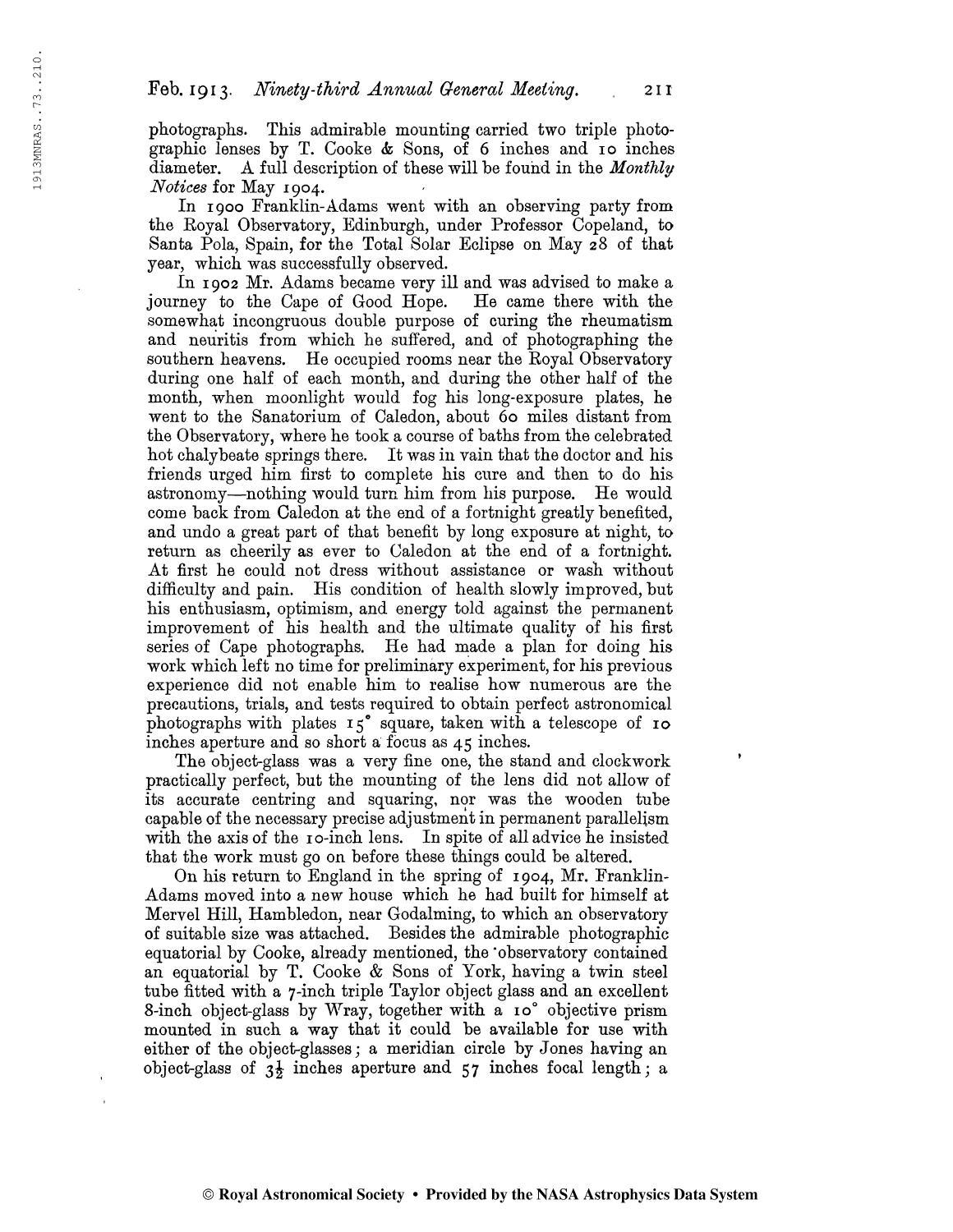prime vertical transit by Troughton & Simms with an object-glass of  $3\frac{1}{2}$  inches; various clocks, a chronograph, and meteorological instruments. Here photographs were taken similar to those at the Cape, but with exposures of 2 hours 20 minutes, the extra 20 minutes being necessary because of the difference in quality of the sky. Extensive preparations were made for measuring and counting the stars on these plates and the work was begun, but not finished, by Mr. Franklin-Adams.

In 1905 he went with Professor Becker of Glasgow to Algiers to observe the eclipse of August 30, his son Bernard accompanying him, and on his return, the work of completing the negatives of the northern hemisphere and of making positives from them was pushed on with much vigour at Mervel Hill, as may be seen from the Reports in the February numbers of the *Monthly Notices* in 1908, 1909, and 1910. An apparatus for ruling meridians on these plates, preparatory to counting the stars, was made, and some experimental work of this kind was done. This apparatus and specimens of the photographs were exhibited at the Conversaziones of the Royal Society in various years. Difficulties were found, from dew-formation on the surfaces of the object glass of the telescope, which were overcome by an ingenious method described by Mr. Franklin-Adams in notes in the Monthly Notices, vols. Ixx. p. 543, Ixxii. p. 165. Eventually the plates taken at Mervel Hill were found to be superior to those taken at the Cape in 1903-1904, and it was decided to repeat those of the southern hemisphere. Mr. Franklin-Adams was preparing to go to South Africa in November 1909, but a recurrence of his illness which had been threatening spoiled his plans, and the 10-inch equatorial was sent to the Observatory at Johannesburg in charge of his assistant, Mr. Mitchell. The telescope was used to photograph Halley's Comet in 1910, excellent pictures being secured : it has since been used to repeat plates of the southern hemisphere, the series having been completed by Mr. Innes, but Mr. Franklin-Adams was never able to use the telescope again. His illness increased, and he had to give up his observatory and his astronomy in 1910. In the next year he retired from business at Lloyds. The 10-inch equatorial was presented to the Transvaal (now the Union) Observatory, the 6-inch lens has been lent to the Royal Observatory, Greenwich, and the photographs and micrometer designed by Mr. Franklin-Adams were handed into the charge of the Astronomer Royal. The work of counting the stars on these plates has been in progress at Greenwich for the past two years. Before his death Mr. Franklin-Adams also presented the Cooke twin equatorial to the Union Observatory. 'The appreciation of such men as Kapteyn, Dyson, and others interested in cosmical astronomy was to Franklin-Adams an immense satisfaction in his latter days, and it is sad to think that he did not live to see the full outcome of the work, for which he had made so many sacrifices.

Mr. Franklin-Adams was a keen musician. In early life he acted as organist and choirmaster at All Saints' Church, Putney,